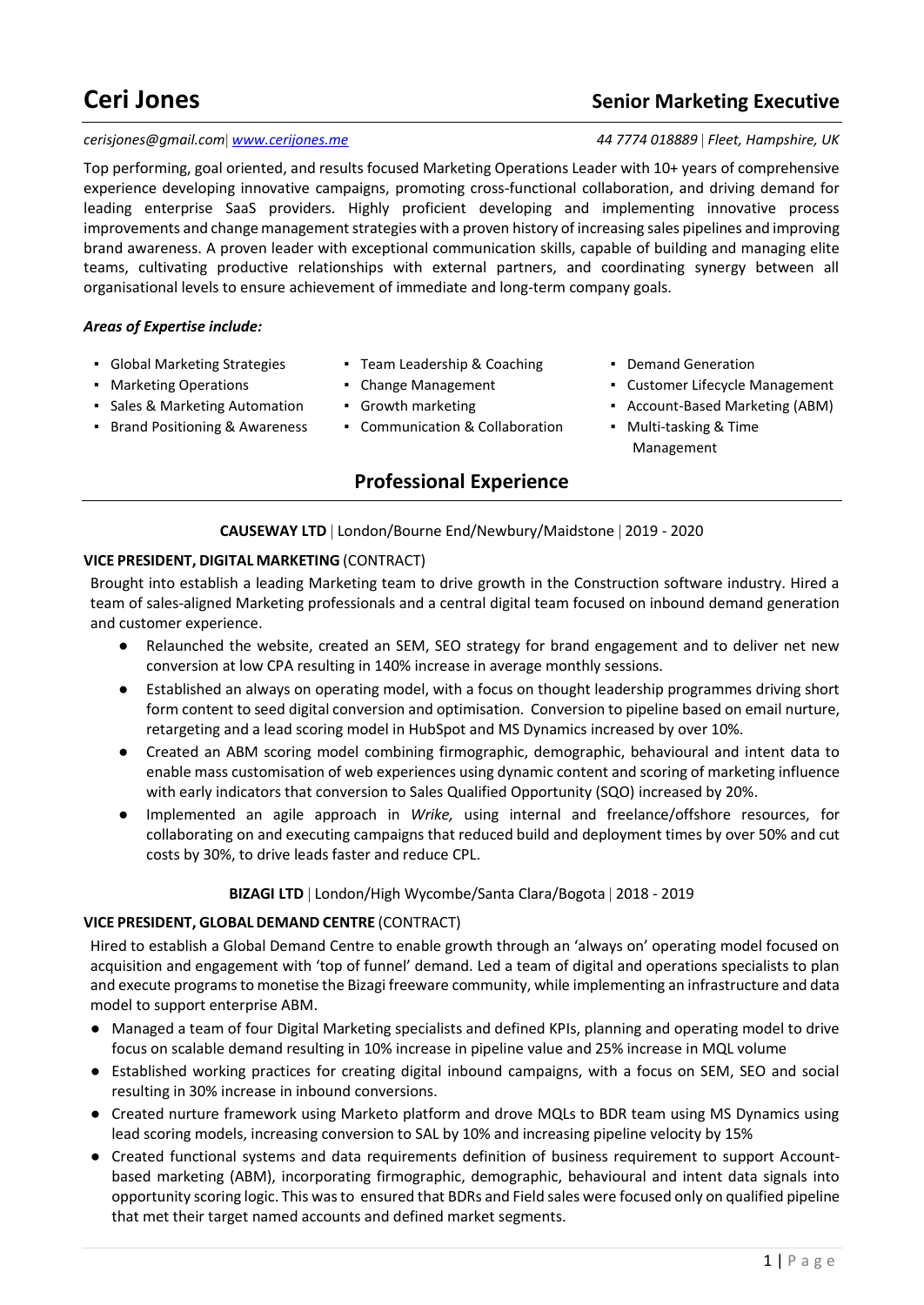### **BASWARE OYJ | Helsinki/London/Munich/New York/Sydney | 2011 - 2018**

#### **VICE PRESIDENT, GLOBAL DEMAND GENERATION & MARKETING OPERATIONS**  2013 – 2018

Oversee and direct global marketing activities, while managing a \$1.5M programmes budget. Maintain responsibility for transforming enterprise from 3-member staff to a 24-member global performance-based digital marketing team developing highly innovative campaigns in collaboration with Product Marketing Department and Field Teams.

#### **Key Accomplishments:**

- Developed and executed highly effective change management strategies to increase marketing-sourced pipeline by 60% (\$130M+) over one-year period.
- Incorporated innovative tech stack into global website rebuild, resulting in an 80% increase in web sessions.
- Increased marketing lead generation by +200% through creation of engaging omnichannel campaigns.
- Led initiative to enhance marketing-sourced order intake ARR, resulting in a 33% increase (from 18% to 24%) over a 3-year period.
- Increased organic search pipeline to 35% of net new pipeline through implementation of web content, UX, and global SEO strategies.
- Won Eloqua Markie Award for Best Sales & Marketing Alignment (2013) as a result of increasing conversion from SAL to SQO by 16% while simultaneously reducing time taken to convert enquiries to SQOs by 50%.

#### **DIRECTOR, REGIONAL FIELD MARKETING (UK, NORDIC, BENELUX, FRANCE)** 2011 – 2013

Played a key role in increasing revenue generation through integrated marketing programmes encompassing digital advertising, webinars, newsletters, email, and SEM. Strengthened customer engagement and brand positioning through development of an integrated influencer relations program on LinkedIn and Twitter. Enhanced lead quality by introducing tele-qualification to drive only BANT-qualified leads.

● Implemented automated lead scoring, resulting in 20% reduction in lead cost and 100% conversion increase.

#### **B2B MARKETING SOLUTIONS LTD** | London/Mumbai/New Hampshire/South Africa | 2010 – 2011

#### **MANAGING DIRECTOR**

Directed operations of a boutique field marketing and automation consultancy firm targeting enterprise software and service companies. Clients included:

- **Acrotrend:** Redesigned lead generation, pipeline management, marketing database, and e-marketing strategies, resulting in avoidance of company's projected revenue loss.
- **HiSoftware:** Improved client base to facilitate successful international expansion from the U.S. into EU.

#### **VAMOSA LTD |** Boston/London/Glasgow | 2009 – 2010

#### **VICE PRESIDENT, WORLDWIDE MARKETING**

Spearheaded international growth for company's professional services, and implemented packaging of SaaS solutions for document and web management. Played a key role in rebranding company by elevating value proposition and launching new product development strategies.

#### **Key Accomplishments:**

- Promoted adherence to \$500K budget in targeting major clients (Deloitte, Sun/Oracle, Glaxo-Smith-Kline, IBM).
- Rebuilt and relaunched Website to enhance UX and brand visibility using WordPress, resulting in 100% growth of inbound conversions within 3 months of launch
- Implemented Eloqua lead nurturing and scoring, and improved Salesforce pipeline management, resulting in a first-year lead volume increase of 400% and a \$2.3M sales pipeline.